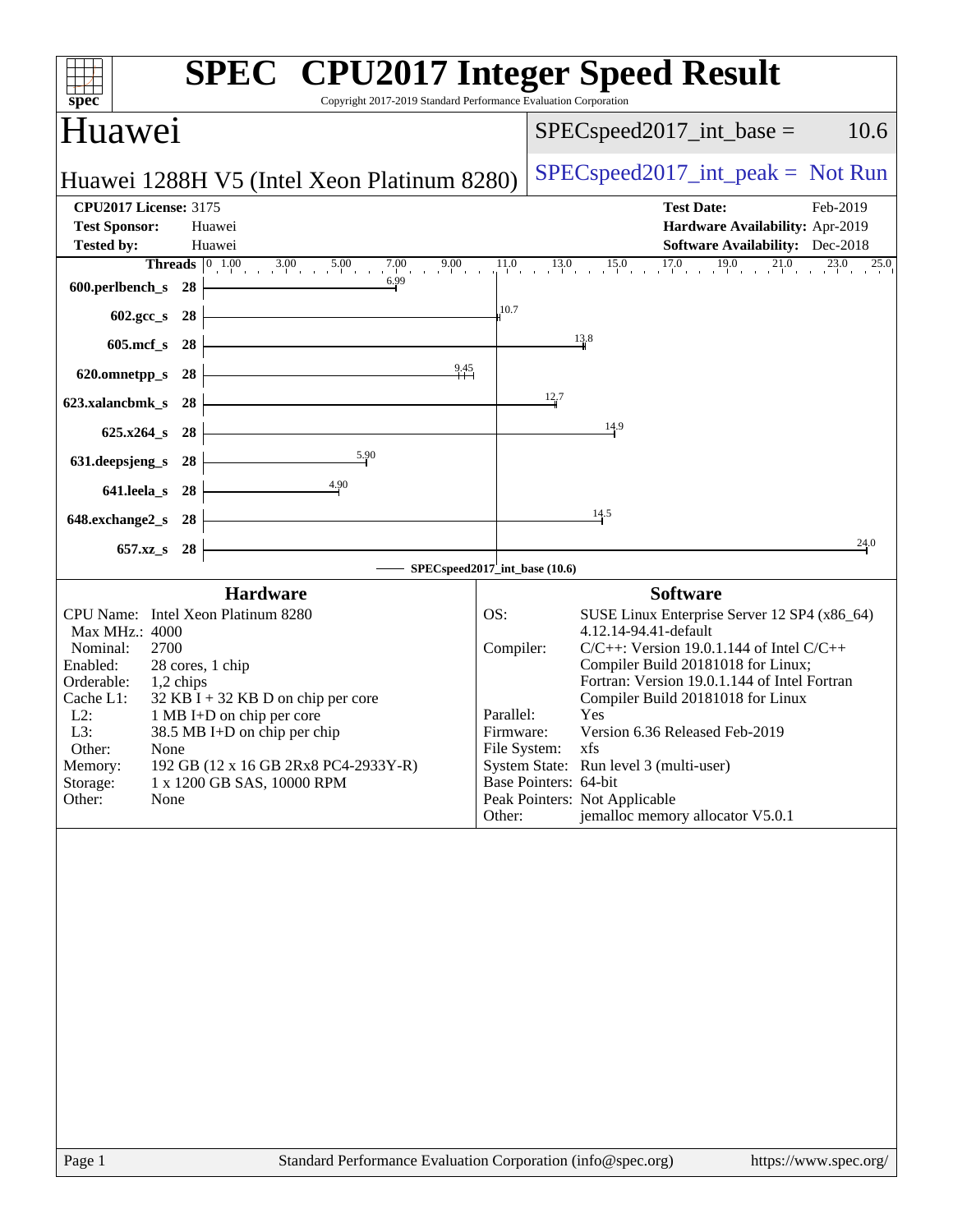

# **[SPEC CPU2017 Integer Speed Result](http://www.spec.org/auto/cpu2017/Docs/result-fields.html#SPECCPU2017IntegerSpeedResult)**

Copyright 2017-2019 Standard Performance Evaluation Corporation

### Huawei

#### $SPEC speed2017\_int\_base = 10.6$

### Huawei 1288H V5 (Intel Xeon Platinum 8280) [SPECspeed2017\\_int\\_peak =](http://www.spec.org/auto/cpu2017/Docs/result-fields.html#SPECspeed2017intpeak) Not Run

**[CPU2017 License:](http://www.spec.org/auto/cpu2017/Docs/result-fields.html#CPU2017License)** 3175 **[Test Date:](http://www.spec.org/auto/cpu2017/Docs/result-fields.html#TestDate)** Feb-2019

**[Test Sponsor:](http://www.spec.org/auto/cpu2017/Docs/result-fields.html#TestSponsor)** Huawei **[Hardware Availability:](http://www.spec.org/auto/cpu2017/Docs/result-fields.html#HardwareAvailability)** Apr-2019 **[Tested by:](http://www.spec.org/auto/cpu2017/Docs/result-fields.html#Testedby)** Huawei **[Software Availability:](http://www.spec.org/auto/cpu2017/Docs/result-fields.html#SoftwareAvailability)** Dec-2018

#### **[Results Table](http://www.spec.org/auto/cpu2017/Docs/result-fields.html#ResultsTable)**

|                             | <b>Base</b>    |                |       |                |       | <b>Peak</b>    |       |                |                |              |                |              |                |              |
|-----------------------------|----------------|----------------|-------|----------------|-------|----------------|-------|----------------|----------------|--------------|----------------|--------------|----------------|--------------|
| <b>Benchmark</b>            | <b>Threads</b> | <b>Seconds</b> | Ratio | <b>Seconds</b> | Ratio | <b>Seconds</b> | Ratio | <b>Threads</b> | <b>Seconds</b> | <b>Ratio</b> | <b>Seconds</b> | <b>Ratio</b> | <b>Seconds</b> | <b>Ratio</b> |
| $600.$ perlbench_s          | 28             | 254            | 7.00  | 254            | 6.98  | 254            | 6.99  |                |                |              |                |              |                |              |
| $602.\text{gcc}\_\text{s}$  | 28             | 373            | 10.7  | 370            | 10.8  | 371            | 10.7  |                |                |              |                |              |                |              |
| $605$ .mcf s                | 28             | 341            | 13.9  | 342            | 13.8  | 343            | 13.8  |                |                |              |                |              |                |              |
| 620.omnetpp_s               | 28             | 176            | 9.25  | <u>173</u>     | 9.45  | 167            | 9.79  |                |                |              |                |              |                |              |
| 623.xalancbmk s             | 28             | 111            | 12.7  | 111            | 12.7  | 111            | 12.8  |                |                |              |                |              |                |              |
| 625.x264 s                  | 28             | 118            | 14.9  | 119            | 14.9  | 118            | 14.9  |                |                |              |                |              |                |              |
| 631.deepsjeng_s             | 28             | 243            | 5.90  | 242            | 5.92  | 243            | 5.89  |                |                |              |                |              |                |              |
| $641.$ leela_s              | 28             | 348            | 4.90  | 348            | 4.90  | 348            | 4.90  |                |                |              |                |              |                |              |
| 648.exchange2_s             | 28             | 203            | 14.5  | 204            | 14.4  | 203            | 14.5  |                |                |              |                |              |                |              |
| $657.xz$ s                  | 28             | 257            | 24.0  | 257            | 24.1  | 257            | 24.0  |                |                |              |                |              |                |              |
| $SPEC speed2017$ int base = |                |                | 10.6  |                |       |                |       |                |                |              |                |              |                |              |

**[SPECspeed2017\\_int\\_peak =](http://www.spec.org/auto/cpu2017/Docs/result-fields.html#SPECspeed2017intpeak) Not Run**

Results appear in the [order in which they were run.](http://www.spec.org/auto/cpu2017/Docs/result-fields.html#RunOrder) Bold underlined text [indicates a median measurement.](http://www.spec.org/auto/cpu2017/Docs/result-fields.html#Median)

#### **[Operating System Notes](http://www.spec.org/auto/cpu2017/Docs/result-fields.html#OperatingSystemNotes)**

Stack size set to unlimited using "ulimit -s unlimited"

### **[General Notes](http://www.spec.org/auto/cpu2017/Docs/result-fields.html#GeneralNotes)**

Environment variables set by runcpu before the start of the run: KMP\_AFFINITY = "granularity=fine,compact,1,0" LD\_LIBRARY\_PATH = "/spec2017/lib/ia32:/spec2017/lib/intel64:/spec2017/je5.0.1-32:/spec2017/je5.0.1-64" OMP\_STACKSIZE = "192M"

 Binaries compiled on a system with 1x Intel Core i9-7900X CPU + 32GB RAM memory using Redhat Enterprise Linux 7.5 Transparent Huge Pages enabled by default Prior to runcpu invocation Filesystem page cache synced and cleared with: sync; echo 3> /proc/sys/vm/drop\_caches Yes: The test sponsor attests, as of date of publication, that CVE-2017-5754 (Meltdown) is mitigated in the system as tested and documented. Yes: The test sponsor attests, as of date of publication, that CVE-2017-5753 (Spectre variant 1) is mitigated in the system as tested and documented. Yes: The test sponsor attests, as of date of publication, that CVE-2017-5715 (Spectre variant 2) is mitigated in the system as tested and documented. jemalloc, a general purpose malloc implementation built with the RedHat Enterprise 7.5, and the system compiler gcc 4.8.5 sources available from jemalloc.net or <https://github.com/jemalloc/jemalloc/releases>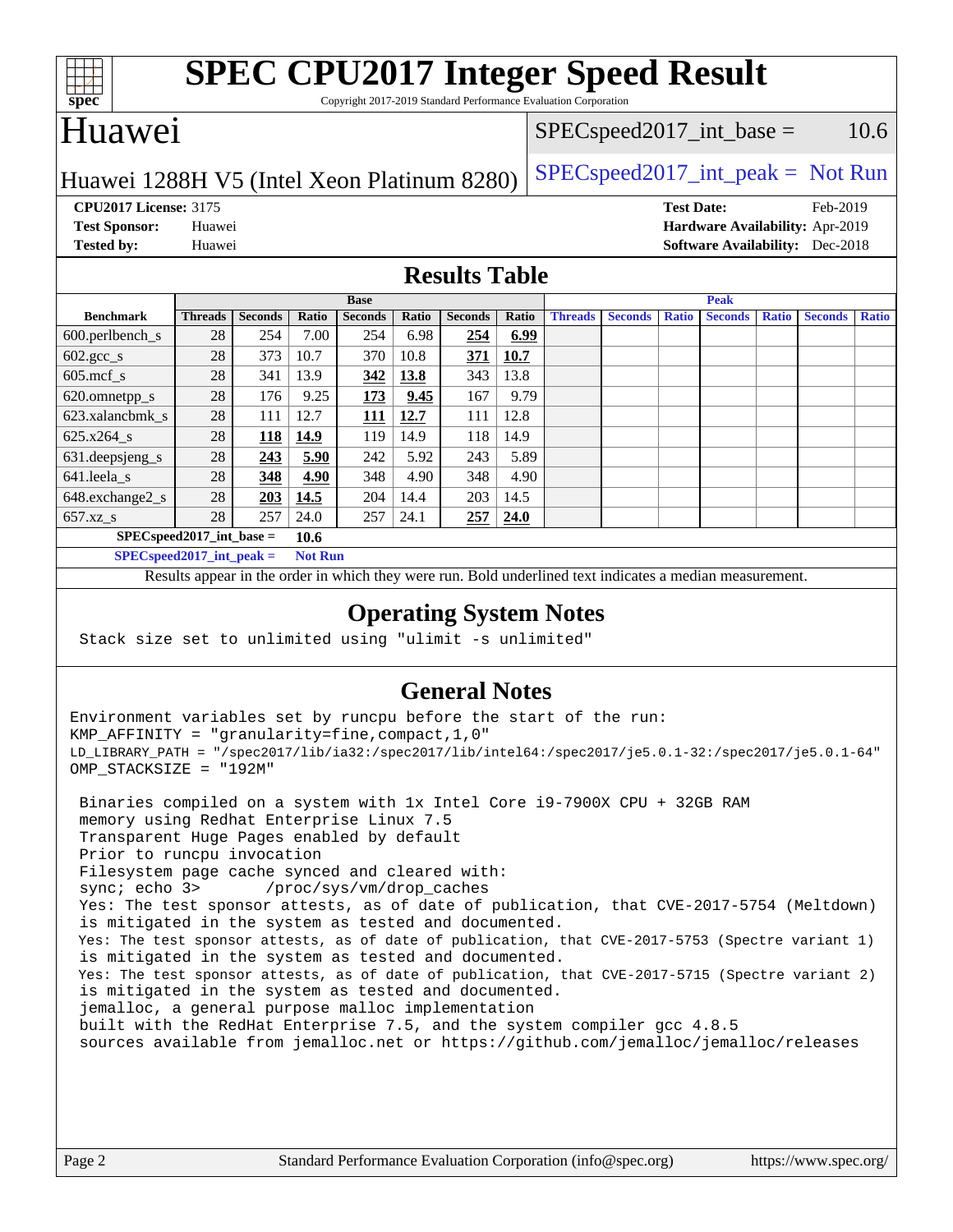| spec                                                                                                                                                                                                                                                                                                                                                                                                                                                                                                                                                                                                                                                                                                                      | Copyright 2017-2019 Standard Performance Evaluation Corporation | <b>SPEC CPU2017 Integer Speed Result</b>                                                                                                                                                                                                           |
|---------------------------------------------------------------------------------------------------------------------------------------------------------------------------------------------------------------------------------------------------------------------------------------------------------------------------------------------------------------------------------------------------------------------------------------------------------------------------------------------------------------------------------------------------------------------------------------------------------------------------------------------------------------------------------------------------------------------------|-----------------------------------------------------------------|----------------------------------------------------------------------------------------------------------------------------------------------------------------------------------------------------------------------------------------------------|
| Huawei                                                                                                                                                                                                                                                                                                                                                                                                                                                                                                                                                                                                                                                                                                                    |                                                                 | 10.6<br>$SPEC speed2017\_int\_base =$                                                                                                                                                                                                              |
| Huawei 1288H V5 (Intel Xeon Platinum 8280)                                                                                                                                                                                                                                                                                                                                                                                                                                                                                                                                                                                                                                                                                |                                                                 | $SPEC speed2017\_int\_peak = Not Run$                                                                                                                                                                                                              |
| <b>CPU2017 License: 3175</b><br><b>Test Sponsor:</b><br>Huawei                                                                                                                                                                                                                                                                                                                                                                                                                                                                                                                                                                                                                                                            |                                                                 | <b>Test Date:</b><br>Feb-2019<br>Hardware Availability: Apr-2019                                                                                                                                                                                   |
| <b>Tested by:</b><br>Huawei                                                                                                                                                                                                                                                                                                                                                                                                                                                                                                                                                                                                                                                                                               |                                                                 | <b>Software Availability:</b> Dec-2018                                                                                                                                                                                                             |
|                                                                                                                                                                                                                                                                                                                                                                                                                                                                                                                                                                                                                                                                                                                           | <b>Platform Notes</b>                                           |                                                                                                                                                                                                                                                    |
| BIOS configuration:<br>Power Policy Set to Load Balance<br>Hyper-Threading Set to Disable<br>XPT Prefetch Set to Enabled<br>Sysinfo program /spec2017/bin/sysinfo<br>Rev: r5797 of 2017-06-14 96c45e4568ad54c135fd618bcc091c0f<br>running on linux-xz5s Sun Nov 25 13:31:31 2018<br>SUT (System Under Test) info as seen by some common utilities.<br>For more information on this section, see<br>https://www.spec.org/cpu2017/Docs/config.html#sysinfo<br>From /proc/cpuinfo<br>model name: $Intel(R)$ Xeon $(R)$ Platinum 8280 CPU @ 2.70GHz<br>"physical id"s (chips)<br>ı.<br>28 "processors"<br>cpu cores : 28<br>siblings : 28<br>28 29 30<br>From lscpu:<br>Architecture:<br>$CPU$ op-mode( $s$ ):<br>Byte Order: | x86_64<br>$32$ -bit, $64$ -bit<br>Little Endian                 | cores, siblings (Caution: counting these is hw and system dependent. The following<br>excerpts from /proc/cpuinfo might not be reliable. Use with caution.)<br>physical 0: cores 0 1 2 3 4 5 6 8 9 10 11 12 13 14 16 17 18 19 20 21 22 24 25 26 27 |
| CPU(s):<br>On-line $CPU(s)$ list:<br>Thread(s) per core:                                                                                                                                                                                                                                                                                                                                                                                                                                                                                                                                                                                                                                                                  | 28<br>$0 - 27$<br>$\mathbf 1$                                   |                                                                                                                                                                                                                                                    |
| Core(s) per socket:<br>Socket(s):                                                                                                                                                                                                                                                                                                                                                                                                                                                                                                                                                                                                                                                                                         | 28<br>1                                                         |                                                                                                                                                                                                                                                    |
| NUMA $node(s)$ :<br>Vendor ID:                                                                                                                                                                                                                                                                                                                                                                                                                                                                                                                                                                                                                                                                                            | $\mathbf{1}$<br>GenuineIntel                                    |                                                                                                                                                                                                                                                    |
| CPU family:<br>Model:                                                                                                                                                                                                                                                                                                                                                                                                                                                                                                                                                                                                                                                                                                     | 6<br>85                                                         |                                                                                                                                                                                                                                                    |
| Model name:                                                                                                                                                                                                                                                                                                                                                                                                                                                                                                                                                                                                                                                                                                               | 6                                                               | $Intel(R) Xeon(R) Platinum 8280 CPU @ 2.70GHz$                                                                                                                                                                                                     |
| Stepping:<br>CPU MHz:                                                                                                                                                                                                                                                                                                                                                                                                                                                                                                                                                                                                                                                                                                     | 2700.000                                                        |                                                                                                                                                                                                                                                    |
| CPU max MHz:                                                                                                                                                                                                                                                                                                                                                                                                                                                                                                                                                                                                                                                                                                              | 4000.0000                                                       |                                                                                                                                                                                                                                                    |
| CPU min MHz:<br>BogoMIPS:                                                                                                                                                                                                                                                                                                                                                                                                                                                                                                                                                                                                                                                                                                 | 1000.0000<br>5400.00                                            |                                                                                                                                                                                                                                                    |
| Virtualization:                                                                                                                                                                                                                                                                                                                                                                                                                                                                                                                                                                                                                                                                                                           | $VT - x$                                                        |                                                                                                                                                                                                                                                    |
| L1d cache:                                                                                                                                                                                                                                                                                                                                                                                                                                                                                                                                                                                                                                                                                                                | 32K                                                             |                                                                                                                                                                                                                                                    |
| Lli cache:<br>L2 cache:                                                                                                                                                                                                                                                                                                                                                                                                                                                                                                                                                                                                                                                                                                   | 32K<br>1024K                                                    |                                                                                                                                                                                                                                                    |
| L3 cache:                                                                                                                                                                                                                                                                                                                                                                                                                                                                                                                                                                                                                                                                                                                 | 39424K                                                          |                                                                                                                                                                                                                                                    |
|                                                                                                                                                                                                                                                                                                                                                                                                                                                                                                                                                                                                                                                                                                                           | (Continued on next page)                                        |                                                                                                                                                                                                                                                    |
| Page 3                                                                                                                                                                                                                                                                                                                                                                                                                                                                                                                                                                                                                                                                                                                    | Standard Performance Evaluation Corporation (info@spec.org)     | https://www.spec.org/                                                                                                                                                                                                                              |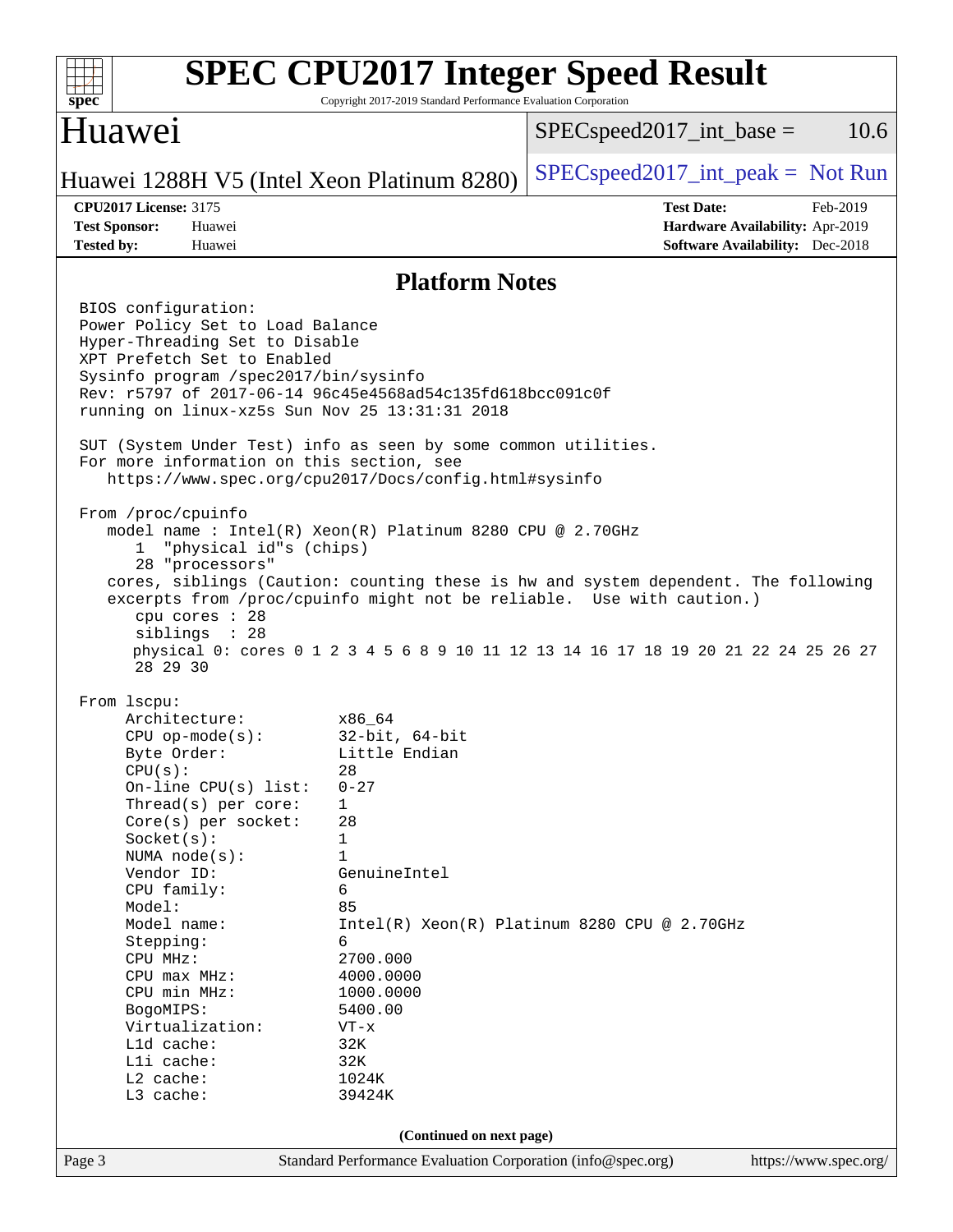| <b>SPEC CPU2017 Integer Speed Result</b><br>spec <sup>®</sup><br>Copyright 2017-2019 Standard Performance Evaluation Corporation                                                                                                                                                                                                                                                                                                                                                                                                                                                                                                                                                                                                                                                                                                                                                                     |                                                               |  |  |  |  |
|------------------------------------------------------------------------------------------------------------------------------------------------------------------------------------------------------------------------------------------------------------------------------------------------------------------------------------------------------------------------------------------------------------------------------------------------------------------------------------------------------------------------------------------------------------------------------------------------------------------------------------------------------------------------------------------------------------------------------------------------------------------------------------------------------------------------------------------------------------------------------------------------------|---------------------------------------------------------------|--|--|--|--|
| Huawei                                                                                                                                                                                                                                                                                                                                                                                                                                                                                                                                                                                                                                                                                                                                                                                                                                                                                               | 10.6<br>$SPEC speed2017\_int\_base =$                         |  |  |  |  |
| Huawei 1288H V5 (Intel Xeon Platinum 8280)                                                                                                                                                                                                                                                                                                                                                                                                                                                                                                                                                                                                                                                                                                                                                                                                                                                           | $SPEC speed2017\_int\_peak = Not Run$                         |  |  |  |  |
| <b>CPU2017 License: 3175</b>                                                                                                                                                                                                                                                                                                                                                                                                                                                                                                                                                                                                                                                                                                                                                                                                                                                                         | <b>Test Date:</b><br>Feb-2019                                 |  |  |  |  |
| <b>Test Sponsor:</b><br>Huawei                                                                                                                                                                                                                                                                                                                                                                                                                                                                                                                                                                                                                                                                                                                                                                                                                                                                       | Hardware Availability: Apr-2019                               |  |  |  |  |
| <b>Tested by:</b><br>Huawei                                                                                                                                                                                                                                                                                                                                                                                                                                                                                                                                                                                                                                                                                                                                                                                                                                                                          | <b>Software Availability:</b> Dec-2018                        |  |  |  |  |
| <b>Platform Notes (Continued)</b>                                                                                                                                                                                                                                                                                                                                                                                                                                                                                                                                                                                                                                                                                                                                                                                                                                                                    |                                                               |  |  |  |  |
| $0 - 27$<br>NUMA node0 CPU(s):<br>Flags:<br>pat pse36 clflush dts acpi mmx fxsr sse sse2 ss ht tm pbe syscall nx pdpe1gb rdtscp<br>lm constant_tsc art arch_perfmon pebs bts rep_good nopl xtopology nonstop_tsc cpuid<br>aperfmperf pni pclmulqdq dtes64 monitor ds_cpl vmx smx est tm2 ssse3 sdbg fma cx16<br>xtpr pdcm pcid dca sse4_1 sse4_2 x2apic movbe popcnt tsc_deadline_timer aes xsave<br>avx f16c rdrand lahf_lm abm 3dnowprefetch cpuid_fault epb cat_13 cdp_13<br>invpcid_single ssbd mba ibrs ibpb stibp tpr_shadow vnmi flexpriority ept vpid<br>fsgsbase tsc_adjust bmil hle avx2 smep bmi2 erms invpcid rtm cqm mpx rdt_a avx512f<br>avx512dq rdseed adx smap clflushopt clwb intel_pt avx512cd avx512bw avx512vl<br>xsaveopt xsavec xgetbvl xsaves cqm_llc cqm_occup_llc cqm_mbm_total cqm_mbm_local<br>dtherm ida arat pln pts pku ospke avx512_vnni flush_l1d arch_capabilities | fpu vme de pse tsc msr pae mce cx8 apic sep mtrr pge mca cmov |  |  |  |  |
| /proc/cpuinfo cache data<br>cache size $: 39424$ KB                                                                                                                                                                                                                                                                                                                                                                                                                                                                                                                                                                                                                                                                                                                                                                                                                                                  |                                                               |  |  |  |  |
| From numactl --hardware<br>physical chip.<br>available: 1 nodes (0)<br>node 0 cpus: 0 1 2 3 4 5 6 7 8 9 10 11 12 13 14 15 16 17 18 19 20 21 22 23 24 25 26 27<br>node 0 size: 191648 MB<br>node 0 free: 190658 MB<br>node distances:<br>node<br>0<br>0:<br>10                                                                                                                                                                                                                                                                                                                                                                                                                                                                                                                                                                                                                                        | WARNING: a numactl 'node' might or might not correspond to a  |  |  |  |  |
| From /proc/meminfo<br>MemTotal:<br>196248412 kB<br>HugePages_Total:<br>0<br>Hugepagesize:<br>2048 kB                                                                                                                                                                                                                                                                                                                                                                                                                                                                                                                                                                                                                                                                                                                                                                                                 |                                                               |  |  |  |  |
| From /etc/*release* /etc/*version*<br>SuSE-release:<br>SUSE Linux Enterprise Server 12 (x86_64)<br>$VERSION = 12$<br>PATCHLEVEL = 4                                                                                                                                                                                                                                                                                                                                                                                                                                                                                                                                                                                                                                                                                                                                                                  |                                                               |  |  |  |  |
| # This file is deprecated and will be removed in a future service pack or release.<br># Please check /etc/os-release for details about this release.<br>os-release:<br>NAME="SLES"<br>VERSION="12-SP4"<br>VERSION_ID="12.4"<br>PRETTY_NAME="SUSE Linux Enterprise Server 12 SP4"                                                                                                                                                                                                                                                                                                                                                                                                                                                                                                                                                                                                                     |                                                               |  |  |  |  |
| ID="sles"<br>$ANSI$ _COLOR=" $0:32$ "<br>CPE_NAME="cpe:/o:suse:sles:12:sp4"                                                                                                                                                                                                                                                                                                                                                                                                                                                                                                                                                                                                                                                                                                                                                                                                                          |                                                               |  |  |  |  |
| (Continued on next page)                                                                                                                                                                                                                                                                                                                                                                                                                                                                                                                                                                                                                                                                                                                                                                                                                                                                             |                                                               |  |  |  |  |
| Standard Performance Evaluation Corporation (info@spec.org)<br>Page 4                                                                                                                                                                                                                                                                                                                                                                                                                                                                                                                                                                                                                                                                                                                                                                                                                                | https://www.spec.org/                                         |  |  |  |  |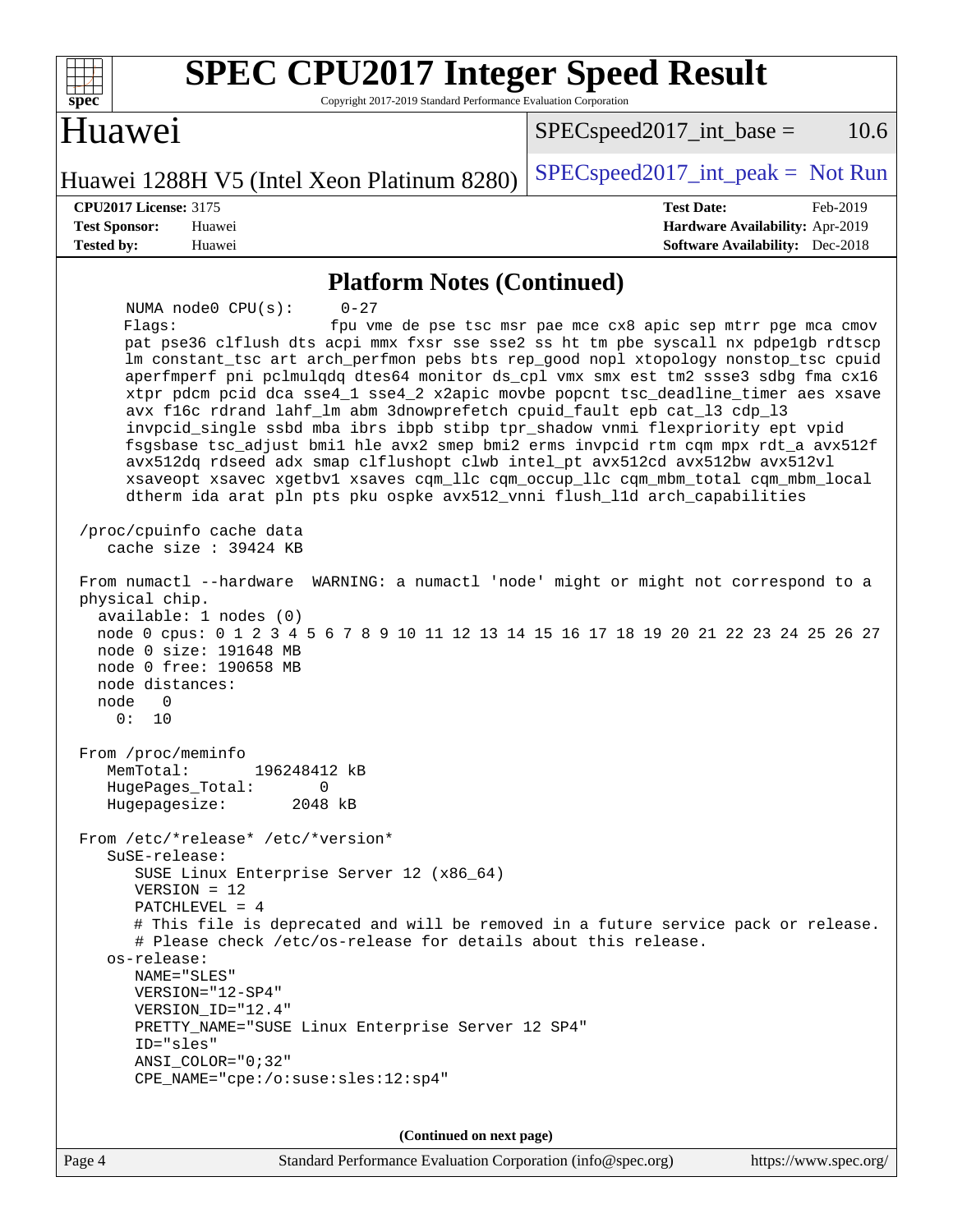| s | I | ne | Ľ |  |
|---|---|----|---|--|

# **[SPEC CPU2017 Integer Speed Result](http://www.spec.org/auto/cpu2017/Docs/result-fields.html#SPECCPU2017IntegerSpeedResult)**

Copyright 2017-2019 Standard Performance Evaluation Corporation

### Huawei

 $SPEC speed2017\_int\_base = 10.6$ 

Huawei 1288H V5 (Intel Xeon Platinum 8280) [SPECspeed2017\\_int\\_peak =](http://www.spec.org/auto/cpu2017/Docs/result-fields.html#SPECspeed2017intpeak) Not Run

**[CPU2017 License:](http://www.spec.org/auto/cpu2017/Docs/result-fields.html#CPU2017License)** 3175 **[Test Date:](http://www.spec.org/auto/cpu2017/Docs/result-fields.html#TestDate)** Feb-2019 **[Test Sponsor:](http://www.spec.org/auto/cpu2017/Docs/result-fields.html#TestSponsor)** Huawei **[Hardware Availability:](http://www.spec.org/auto/cpu2017/Docs/result-fields.html#HardwareAvailability)** Apr-2019 **[Tested by:](http://www.spec.org/auto/cpu2017/Docs/result-fields.html#Testedby)** Huawei **[Software Availability:](http://www.spec.org/auto/cpu2017/Docs/result-fields.html#SoftwareAvailability)** Dec-2018

#### **[Platform Notes \(Continued\)](http://www.spec.org/auto/cpu2017/Docs/result-fields.html#PlatformNotes)**

uname -a:

 Linux linux-xz5s 4.12.14-94.41-default #1 SMP Wed Oct 31 12:25:04 UTC 2018 (3090901) x86\_64 x86\_64 x86\_64 GNU/Linux

run-level 3 Nov 25 13:27

 SPEC is set to: /spec2017 Filesystem Type Size Used Avail Use% Mounted on /dev/sda3 xfs 212G 76G 137G 36% /

 Additional information from dmidecode follows. WARNING: Use caution when you interpret this section. The 'dmidecode' program reads system data which is "intended to allow hardware to be accurately determined", but the intent may not be met, as there are frequent changes to hardware, firmware, and the "DMTF SMBIOS" standard. BIOS INSYDE Corp. 6.36 02/15/2019 Memory: 12x NO DIMM NO DIMM

12x Samsung M393A2K43CB2-CVF 16 GB 2 rank 2933

(End of data from sysinfo program)

#### **[Compiler Version Notes](http://www.spec.org/auto/cpu2017/Docs/result-fields.html#CompilerVersionNotes)**

| 600.perlbench $s(base)$ 602.qcc $s(base)$ 605.mcf $s(base)$ 625.x264 $s(base)$<br>CC.<br>$657.xz$ s(base)                                                                          |
|------------------------------------------------------------------------------------------------------------------------------------------------------------------------------------|
| Intel(R) C Intel(R) 64 Compiler for applications running on Intel(R) 64,<br>Version 19.0.1.144 Build 20181018<br>Copyright (C) 1985-2018 Intel Corporation. All rights reserved.   |
| CXXC 620.omnetpp_s(base) 623.xalancbmk_s(base) 631.deepsjeng_s(base)<br>641.leela s(base)                                                                                          |
| Intel(R) C++ Intel(R) 64 Compiler for applications running on Intel(R) 64,<br>Version 19.0.1.144 Build 20181018<br>Copyright (C) 1985-2018 Intel Corporation. All rights reserved. |
| 648.exchange2_s(base)<br>FC                                                                                                                                                        |
| $Intel(R)$ Fortran Intel(R) 64 Compiler for applications running on Intel(R)<br>64, Version 19.0.1.144 Build 20181018                                                              |
| (Continued on next page)                                                                                                                                                           |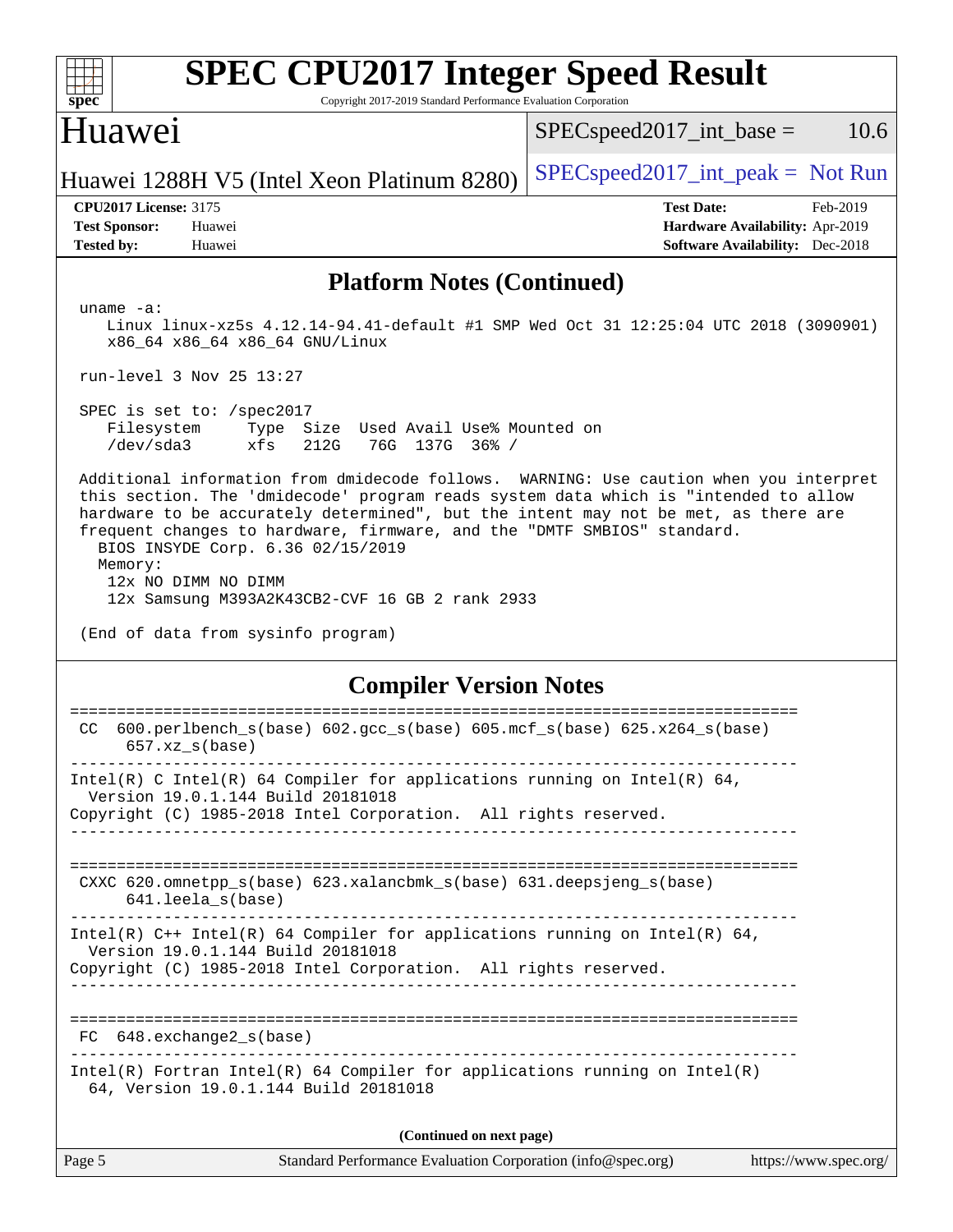#### $\pm\pm\prime$ **[spec](http://www.spec.org/)**

# **[SPEC CPU2017 Integer Speed Result](http://www.spec.org/auto/cpu2017/Docs/result-fields.html#SPECCPU2017IntegerSpeedResult)**

Copyright 2017-2019 Standard Performance Evaluation Corporation

## Huawei

 $SPEC speed2017\_int\_base = 10.6$ 

### Huawei 1288H V5 (Intel Xeon Platinum 8280)  $\left| \frac{\text{SPEC speed2017\_int\_peak}}{\text{SPEC speed2017\_int\_peak}} \right|$

**[CPU2017 License:](http://www.spec.org/auto/cpu2017/Docs/result-fields.html#CPU2017License)** 3175 **[Test Date:](http://www.spec.org/auto/cpu2017/Docs/result-fields.html#TestDate)** Feb-2019 **[Test Sponsor:](http://www.spec.org/auto/cpu2017/Docs/result-fields.html#TestSponsor)** Huawei **[Hardware Availability:](http://www.spec.org/auto/cpu2017/Docs/result-fields.html#HardwareAvailability)** Apr-2019 **[Tested by:](http://www.spec.org/auto/cpu2017/Docs/result-fields.html#Testedby)** Huawei **[Software Availability:](http://www.spec.org/auto/cpu2017/Docs/result-fields.html#SoftwareAvailability)** Dec-2018

### **[Compiler Version Notes \(Continued\)](http://www.spec.org/auto/cpu2017/Docs/result-fields.html#CompilerVersionNotes)**

Copyright (C) 1985-2018 Intel Corporation. All rights reserved. ------------------------------------------------------------------------------

### **[Base Compiler Invocation](http://www.spec.org/auto/cpu2017/Docs/result-fields.html#BaseCompilerInvocation)**

[C benchmarks](http://www.spec.org/auto/cpu2017/Docs/result-fields.html#Cbenchmarks):  $\text{icc}$  -m64 -std=c11

[C++ benchmarks:](http://www.spec.org/auto/cpu2017/Docs/result-fields.html#CXXbenchmarks) [icpc -m64](http://www.spec.org/cpu2017/results/res2019q2/cpu2017-20190318-11220.flags.html#user_CXXbase_intel_icpc_64bit_4ecb2543ae3f1412ef961e0650ca070fec7b7afdcd6ed48761b84423119d1bf6bdf5cad15b44d48e7256388bc77273b966e5eb805aefd121eb22e9299b2ec9d9)

[Fortran benchmarks](http://www.spec.org/auto/cpu2017/Docs/result-fields.html#Fortranbenchmarks): [ifort -m64](http://www.spec.org/cpu2017/results/res2019q2/cpu2017-20190318-11220.flags.html#user_FCbase_intel_ifort_64bit_24f2bb282fbaeffd6157abe4f878425411749daecae9a33200eee2bee2fe76f3b89351d69a8130dd5949958ce389cf37ff59a95e7a40d588e8d3a57e0c3fd751)

### **[Base Portability Flags](http://www.spec.org/auto/cpu2017/Docs/result-fields.html#BasePortabilityFlags)**

 600.perlbench\_s: [-DSPEC\\_LP64](http://www.spec.org/cpu2017/results/res2019q2/cpu2017-20190318-11220.flags.html#b600.perlbench_s_basePORTABILITY_DSPEC_LP64) [-DSPEC\\_LINUX\\_X64](http://www.spec.org/cpu2017/results/res2019q2/cpu2017-20190318-11220.flags.html#b600.perlbench_s_baseCPORTABILITY_DSPEC_LINUX_X64) 602.gcc\_s: [-DSPEC\\_LP64](http://www.spec.org/cpu2017/results/res2019q2/cpu2017-20190318-11220.flags.html#suite_basePORTABILITY602_gcc_s_DSPEC_LP64) 605.mcf\_s: [-DSPEC\\_LP64](http://www.spec.org/cpu2017/results/res2019q2/cpu2017-20190318-11220.flags.html#suite_basePORTABILITY605_mcf_s_DSPEC_LP64) 620.omnetpp\_s: [-DSPEC\\_LP64](http://www.spec.org/cpu2017/results/res2019q2/cpu2017-20190318-11220.flags.html#suite_basePORTABILITY620_omnetpp_s_DSPEC_LP64) 623.xalancbmk\_s: [-DSPEC\\_LP64](http://www.spec.org/cpu2017/results/res2019q2/cpu2017-20190318-11220.flags.html#suite_basePORTABILITY623_xalancbmk_s_DSPEC_LP64) [-DSPEC\\_LINUX](http://www.spec.org/cpu2017/results/res2019q2/cpu2017-20190318-11220.flags.html#b623.xalancbmk_s_baseCXXPORTABILITY_DSPEC_LINUX) 625.x264\_s: [-DSPEC\\_LP64](http://www.spec.org/cpu2017/results/res2019q2/cpu2017-20190318-11220.flags.html#suite_basePORTABILITY625_x264_s_DSPEC_LP64) 631.deepsjeng\_s: [-DSPEC\\_LP64](http://www.spec.org/cpu2017/results/res2019q2/cpu2017-20190318-11220.flags.html#suite_basePORTABILITY631_deepsjeng_s_DSPEC_LP64) 641.leela\_s: [-DSPEC\\_LP64](http://www.spec.org/cpu2017/results/res2019q2/cpu2017-20190318-11220.flags.html#suite_basePORTABILITY641_leela_s_DSPEC_LP64) 648.exchange2\_s: [-DSPEC\\_LP64](http://www.spec.org/cpu2017/results/res2019q2/cpu2017-20190318-11220.flags.html#suite_basePORTABILITY648_exchange2_s_DSPEC_LP64) 657.xz\_s: [-DSPEC\\_LP64](http://www.spec.org/cpu2017/results/res2019q2/cpu2017-20190318-11220.flags.html#suite_basePORTABILITY657_xz_s_DSPEC_LP64)

### **[Base Optimization Flags](http://www.spec.org/auto/cpu2017/Docs/result-fields.html#BaseOptimizationFlags)**

#### [C benchmarks](http://www.spec.org/auto/cpu2017/Docs/result-fields.html#Cbenchmarks):

[-Wl,-z,muldefs](http://www.spec.org/cpu2017/results/res2019q2/cpu2017-20190318-11220.flags.html#user_CCbase_link_force_multiple1_b4cbdb97b34bdee9ceefcfe54f4c8ea74255f0b02a4b23e853cdb0e18eb4525ac79b5a88067c842dd0ee6996c24547a27a4b99331201badda8798ef8a743f577) [-xCORE-AVX512](http://www.spec.org/cpu2017/results/res2019q2/cpu2017-20190318-11220.flags.html#user_CCbase_f-xCORE-AVX512) [-ipo](http://www.spec.org/cpu2017/results/res2019q2/cpu2017-20190318-11220.flags.html#user_CCbase_f-ipo) [-O3](http://www.spec.org/cpu2017/results/res2019q2/cpu2017-20190318-11220.flags.html#user_CCbase_f-O3) [-no-prec-div](http://www.spec.org/cpu2017/results/res2019q2/cpu2017-20190318-11220.flags.html#user_CCbase_f-no-prec-div) [-qopt-mem-layout-trans=4](http://www.spec.org/cpu2017/results/res2019q2/cpu2017-20190318-11220.flags.html#user_CCbase_f-qopt-mem-layout-trans_fa39e755916c150a61361b7846f310bcdf6f04e385ef281cadf3647acec3f0ae266d1a1d22d972a7087a248fd4e6ca390a3634700869573d231a252c784941a8) [-qopenmp](http://www.spec.org/cpu2017/results/res2019q2/cpu2017-20190318-11220.flags.html#user_CCbase_qopenmp_16be0c44f24f464004c6784a7acb94aca937f053568ce72f94b139a11c7c168634a55f6653758ddd83bcf7b8463e8028bb0b48b77bcddc6b78d5d95bb1df2967) [-DSPEC\\_OPENMP](http://www.spec.org/cpu2017/results/res2019q2/cpu2017-20190318-11220.flags.html#suite_CCbase_DSPEC_OPENMP) [-L/usr/local/je5.0.1-64/lib](http://www.spec.org/cpu2017/results/res2019q2/cpu2017-20190318-11220.flags.html#user_CCbase_jemalloc_link_path64_4b10a636b7bce113509b17f3bd0d6226c5fb2346b9178c2d0232c14f04ab830f976640479e5c33dc2bcbbdad86ecfb6634cbbd4418746f06f368b512fced5394) [-ljemalloc](http://www.spec.org/cpu2017/results/res2019q2/cpu2017-20190318-11220.flags.html#user_CCbase_jemalloc_link_lib_d1249b907c500fa1c0672f44f562e3d0f79738ae9e3c4a9c376d49f265a04b9c99b167ecedbf6711b3085be911c67ff61f150a17b3472be731631ba4d0471706)

#### [C++ benchmarks:](http://www.spec.org/auto/cpu2017/Docs/result-fields.html#CXXbenchmarks)

[-Wl,-z,muldefs](http://www.spec.org/cpu2017/results/res2019q2/cpu2017-20190318-11220.flags.html#user_CXXbase_link_force_multiple1_b4cbdb97b34bdee9ceefcfe54f4c8ea74255f0b02a4b23e853cdb0e18eb4525ac79b5a88067c842dd0ee6996c24547a27a4b99331201badda8798ef8a743f577) [-xCORE-AVX512](http://www.spec.org/cpu2017/results/res2019q2/cpu2017-20190318-11220.flags.html#user_CXXbase_f-xCORE-AVX512) [-ipo](http://www.spec.org/cpu2017/results/res2019q2/cpu2017-20190318-11220.flags.html#user_CXXbase_f-ipo) [-O3](http://www.spec.org/cpu2017/results/res2019q2/cpu2017-20190318-11220.flags.html#user_CXXbase_f-O3) [-no-prec-div](http://www.spec.org/cpu2017/results/res2019q2/cpu2017-20190318-11220.flags.html#user_CXXbase_f-no-prec-div)

- [-qopt-mem-layout-trans=4](http://www.spec.org/cpu2017/results/res2019q2/cpu2017-20190318-11220.flags.html#user_CXXbase_f-qopt-mem-layout-trans_fa39e755916c150a61361b7846f310bcdf6f04e385ef281cadf3647acec3f0ae266d1a1d22d972a7087a248fd4e6ca390a3634700869573d231a252c784941a8)
- [-L/usr/local/IntelCompiler19/compilers\\_and\\_libraries\\_2019.1.144/linux/compiler/lib/intel64](http://www.spec.org/cpu2017/results/res2019q2/cpu2017-20190318-11220.flags.html#user_CXXbase_qkmalloc_link_f25da0aa8cf9bced0533715046f0c2fbfb1a7191e3e496916672e09b4c388a884c4c7e4862cb529343da2264b43416df65c99fd1ddbf5dd13ae6d3130cf47881) [-lqkmalloc](http://www.spec.org/cpu2017/results/res2019q2/cpu2017-20190318-11220.flags.html#user_CXXbase_qkmalloc_link_lib_79a818439969f771c6bc311cfd333c00fc099dad35c030f5aab9dda831713d2015205805422f83de8875488a2991c0a156aaa600e1f9138f8fc37004abc96dc5)

**(Continued on next page)**